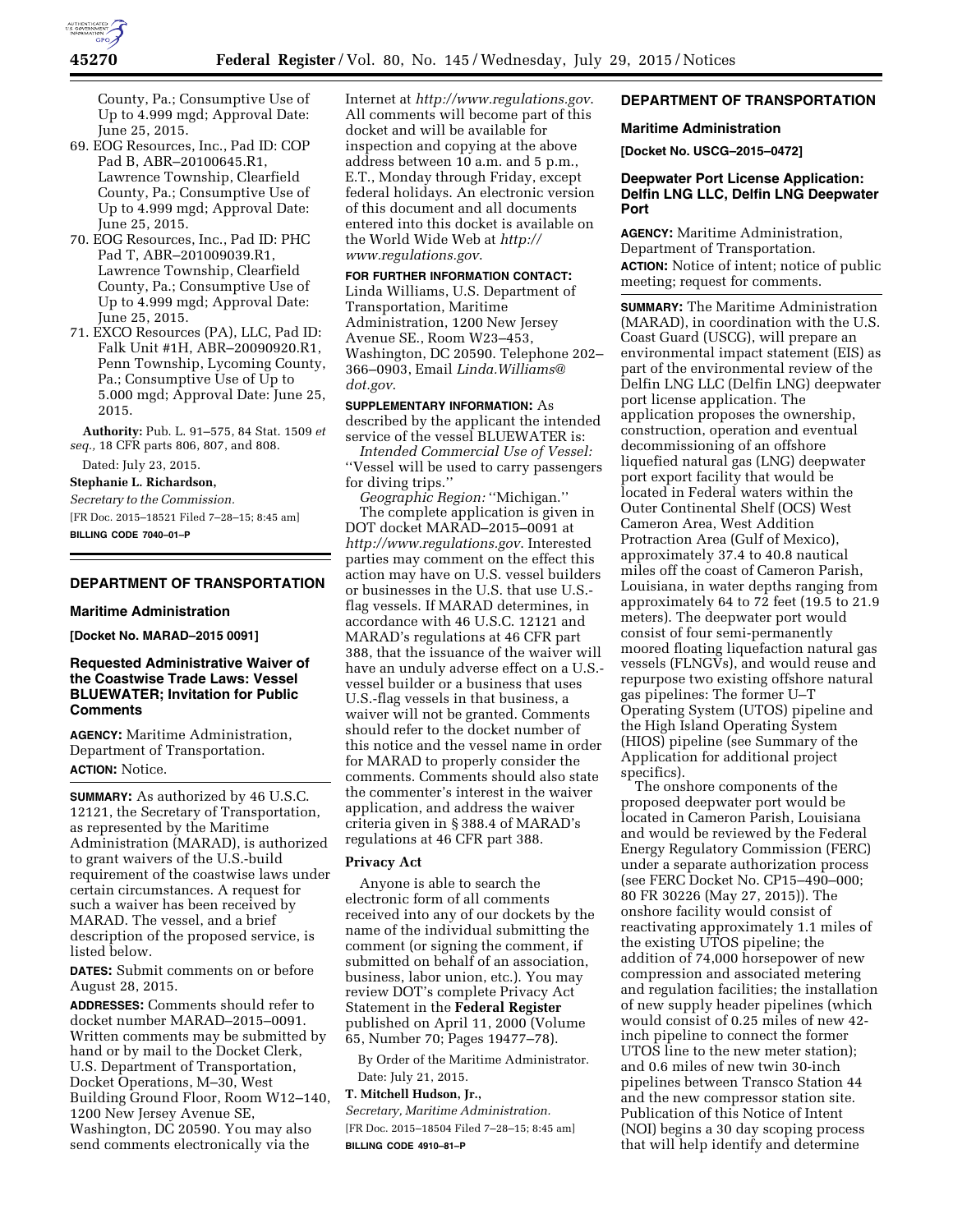the scope of environmental issues to be addressed in the EIS. MARAD and the USCG will consider both the Delfin LNG deepwater port license application and the FERC application to be included in this review. For your convenience, we have included the Delfin LNG application to FERC under docket number USCG–2015–0472. This NOI requests public participation in the scoping process, provides information on how to participate and announces informational open houses and public meetings in Louisiana and Texas. Pursuant to the criteria provided in the Deepwater Port Act of 1974, as amended, 33 U.S.C. 1501 *et seq.* (the Act), both Louisiana and Texas are the Adjacent Coastal States for this application.

**DATES:** There will be two public scoping meetings held in connection with the application. The first public meeting will be held in Lake Charles, Louisiana on August 18, 2015, from 6 p.m. to 8 p.m. The second public meeting will be held in Beaumont, Texas on August 19, 2015, from 6 p.m. to 8 p.m. Both public meetings will be preceded by an informational open house from 4 p.m. to 5:30 p.m.

Each of the public meetings may end later than the stated time, depending on the number of persons wishing to speak. Additionally, materials submitted in response to this request for comments on the Delfin LNG deepwater port license application must reach the Federal Docket Management Facility as detailed below by August 28, 2015. **ADDRESSES:** The open house and public meeting in Lake Charles, Louisiana will be held at the Lake Charles Civic Center, 900 Lakeshore Drive, Lake Charles, Louisiana 70601, telephone: 337–491– 1256. The open house and public meeting in Beaumont, Texas will be held at the Holiday Inn Beaumont Plaza, 3950 Walden Road, Beaumont, Texas 77705, telephone: 409–842–5995. Free parking is available at both the Lake Charles Civic Center and the Holiday Inn Beaumont Plaza locations.

The public docket for USCG–2015– 0472 is maintained by the U.S. Department of Transportation, Docket Management Facility, West Building, Ground Floor, Room W12–140, 1200 New Jersey Avenue SE., Washington, DC 20590.

The Federal Docket Management Facility accepts hand-delivered submissions, and makes docket contents available for public inspection and copying at this address between 9 a.m. and 5 p.m., Monday through Friday, except Federal holidays. The Federal Docket Management Facility's telephone

number is 202–366–9329, the fax number is 202–493–2251 and the Web site for electronic submissions or for electronic access to docket contents is *[http://www.regulations.gov.](http://www.regulations.gov)* keyword search ''USCG–2015–0472''.

**FOR FURTHER INFORMATION CONTACT:** Mr. Roddy Bachman, USCG, telephone: 202–372–1451, email:

*[Roddy.C.Bachman@uscg.mil,](mailto:Roddy.C.Bachman@uscg.mil)* or Ms. Yvette M. Fields, MARAD, telephone: 202–366–0926, email: *[Yvette.Fields@](mailto:Yvette.Fields@dot.gov) [dot.gov.](mailto:Yvette.Fields@dot.gov)* For questions regarding viewing the Docket, call Docket Operations, telephone 202–366–9826. **SUPPLEMENTARY INFORMATION:** 

# **Public Meeting and Open House**

We invite you to learn about the proposed deepwater port at any of the above informational open houses and to comment at any of the above public meetings on environmental issues related to the proposed deepwater port. Your comments will help us identify and refine the scope of the environmental issues to be addressed in the EIS.

Speaker registrations will be available at the door. Speakers at the public scoping meetings will be recognized in the following order: Elected officials, public agencies, individuals or groups in the sign-up order and then anyone else who wishes to speak.

In order to allow everyone a chance to speak at a public meeting, we may limit speaker time, extend the meeting hours or both. You must identify yourself, and any organization you represent, by name. Your remarks will be recorded or transcribed for inclusion in the public docket.

You may submit written material at a public meeting, either in place of or in addition to speaking. Written material must include your name and address and will be included in the public docket.

Public docket materials will be made available to the public on the Federal Docket Management Facility Web site (see Request for Comments).

Our public meeting locations are wheelchair-accessible. If you plan to attend an open house or public meeting and need special assistance such as sign language interpretation, non-English language translator services or other reasonable accommodation, please notify the USCG (see **FOR FURTHER INFORMATION CONTACT**) at least 5 business days in advance. Include your contact information as well as information about your specific needs.

#### **Request for Comments**

We request public comments or other relevant information on environmental

issues related to the proposed deepwater port. The public meeting is not the only opportunity you have to comment on the Delfin LNG deepwater port license application. In addition to or in place of attending a meeting, you can submit comments directly to the Federal Docket Management Facility during the public comment period (see **DATES**). We will consider all comments and material received during the 30-day scoping period. The license application, comments and associated documentation as well as the draft and final EISs (when published) are available for viewing at the Federal Docket Management System (FDMS) Web site: *<http://www.regulations.gov>* under docket number USCG–2015– 0472.

Public comment submissions should include:

- Docket number USCG-2015-0472.
- Your name and address.
- Submit comments or material using only one of the following methods:

• Electronically (preferred for processing) to the Federal Docket Management System (FDMS) Web site: *<http://www.regulations.gov>* under docket number USCG–2015–0472.

• By mail to the Federal Docket Management Facility (USCG–2015– 0472), U.S. Department of Transportation, West Building, Ground Floor, Room W12–140, 1200 New Jersey Avenue SE., Washington, DC 20590– 0001

• By personal delivery to the room and address listed above between 9 a.m. and 5 p.m., Monday through Friday, except Federal holidays.

• By fax to the Federal Docket Management Facility at 202–493–2251.

Faxed, mailed or hand delivered submissions must be unbound, no larger than 81⁄2 by 11 inches and suitable for copying and electronic scanning. The format of electronic submissions should also be no larger than 81⁄2 by 11 inches. If you mail your submission and want to know when it reaches the Federal Docket Management Facility, please include a stamped, self-addressed postcard or envelope.

Regardless of the method used for submitting comments or material, all submissions will be posted, without change, to the FDMS Web site (*[http://](http://www.regulations.gov) [www.regulations.gov](http://www.regulations.gov)*) and will include any personal information you provide. Therefore, submitting this information to the docket makes it public. You may wish to read the Privacy and Use Notice that is available on the FDMS Web site and the Department of Transportation Privacy Act Notice that appeared in the **Federal Register** on April 11, 2000 (65 FR 19477), see Privacy Act. You may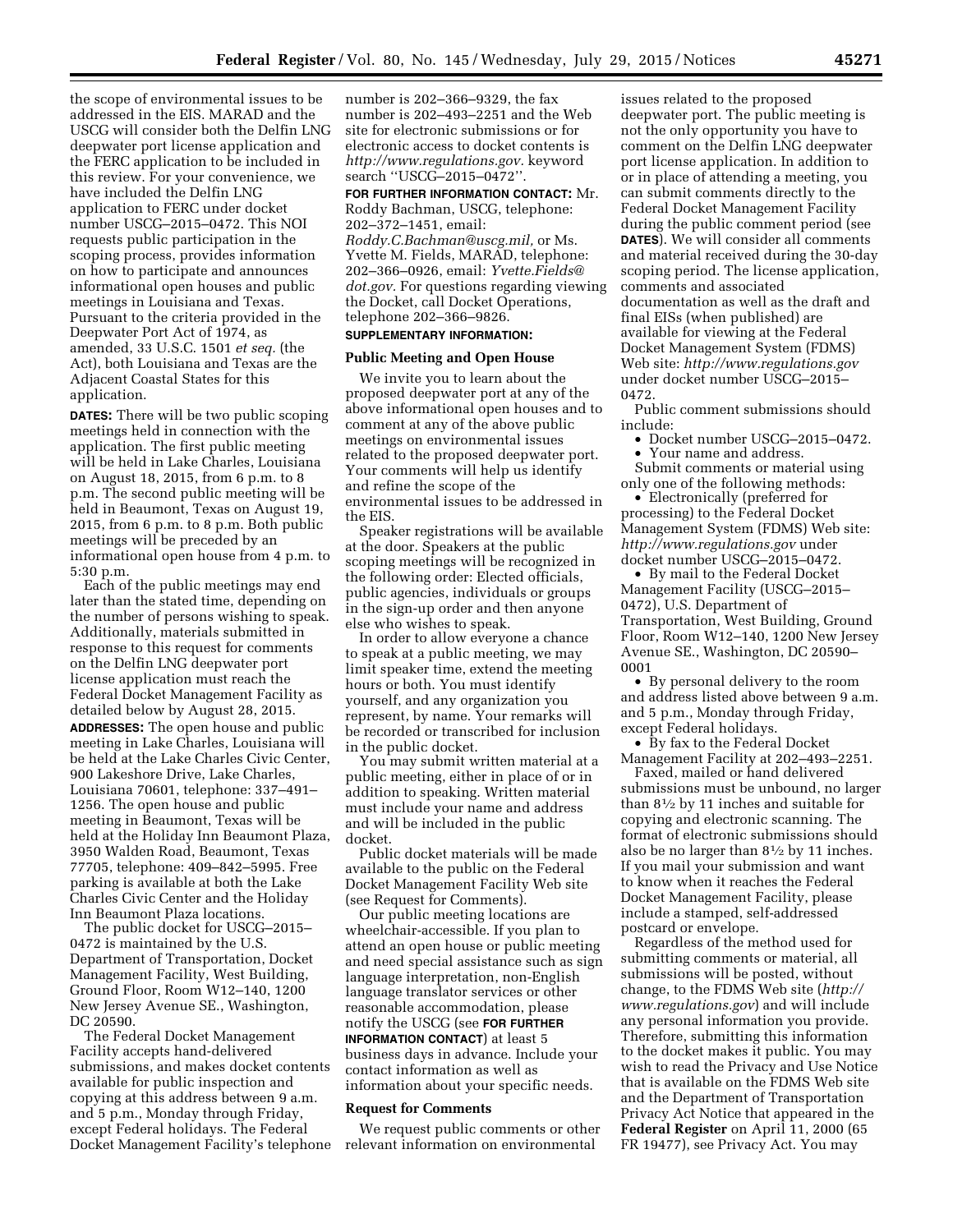view docket submissions at the Federal Docket Management Facility or electronically on the FDMS Web site.

#### **Background**

Information about deepwater ports, the statutes, and regulations governing their licensing, including the application review process, and the receipt of the current application for the proposed Delfin LNG deepwater port appears in the July 16, 2015 edition of the **Federal Register**. The ''Summary of the Application'' from that publication is reprinted below for your convenience.

Consideration of a deepwater port license application includes review of the proposed deepwater port's impact on the natural and human environment. For the proposed deepwater port, USCG and MARAD are the co-lead Federal agencies for determining the scope of this review, and in this case, it has been determined that review must include preparation of an EIS. This NOI is required by 40 CFR 1501.7. It briefly describes the proposed action, possible alternatives and our proposed scoping process. You can address any questions about the proposed action, the scoping process or the EIS to the USCG project manager identified in this notice (see **FOR FURTHER INFORMATION CONTACT**).

#### **Proposed Action and Alternatives**

The proposed action requiring environmental review is the Federal licensing of the proposed deepwater port described in ''Summary of the Application'' below. The alternatives to licensing the proposed port are: (1) Licensing with conditions (including conditions designed to mitigate environmental impact), (2) proposed deepwater port site alternatives or (3) denying the application, which for purposes of environmental review is the ''no-action'' alternative.

#### **Scoping Process**

Public scoping is an early and open process for identifying and determining the scope of issues to be addressed in the EIS. Scoping begins with this notice, continues through the public comment period (see **DATES**), and ends when USCG and MARAD have completed the following actions:

• Invites the participation of Federal, state, and local agencies, any affected Indian tribe, the applicant, in this case Delfin LNG, and other interested persons;

• Determines the actions, alternatives and impacts described in 40 CFR 1508.25;

• Identifies and eliminates from detailed study, those issues that are not significant or that have been covered elsewhere;

• Identifies other relevant permitting, environmental review and consultation requirements;

• Indicates the relationship between timing of the environmental review and other aspects of the application process; and

• At its discretion, exercises the options provided in 40 CFR 1501.7(b).

Once the scoping process is complete, USCG will prepare a draft EIS in conjunction with MARAD. Also, MARAD will publish a **Federal Register**  notice announcing public availability of the draft EIS. (If you want that notice to be sent to you, please contact the USCG project manager identified in **FOR FURTHER INFORMATION CONTACT**). You will have an opportunity to review and comment on the draft EIS. USCG will consider those comments and then prepare the final EIS. As with the draft EIS, we will announce the availability of the final EIS and once again, give you an opportunity for review and comment and include final public hearings as required by the Act.

#### **Summary of the Application**

Delfin LNG is proposing to construct, own, operate, and eventually decommission a deepwater port (referred to hereafter as the Delfin deepwater port) in the Gulf of Mexico to liquefy domestically-sourced natural gas for export to nations with which the United States has a Free Trade Agreement (FTA) and with non-FTA nations.

The proposed Delfin deepwater port has both onshore and offshore components. As previously described, the proposed Delfin deepwater port would be located in Federal waters within the OCS West Cameron Area, West Addition Protraction Area (Gulf of Mexico) approximately 37.4 to 40.8 nautical miles off the coast of Cameron Parish, Louisiana, in water depths ranging from approximately 64 to 72 feet (19.5 to 21.9 meters). The Delfin deepwater port would consist of four semi-permanently moored FLNGVs located as follows: #1 (29°8′13.1″ N./ 93°32′2.2″ W.), #2 (29°6′13.6″N./ 93°32′42.4″ W.), #3 (29°6′40.7″ N./ 93°30′10.1″ W.), and #4 (29°4′40.9″ N./ 93°30′51.8″ W.) located in West Cameron (WC) lease blocks 319, 327, 328, and 334, respectively. Delfin LNG would reuse and repurpose two existing offshore natural gas pipelines, the former UTOS pipeline and the HIOS pipeline. Four new 30-inch diameter pipeline laterals, each approximately 6,400 feet in length, connecting the HIOS pipeline to each of the FLNGVs,

would be constructed. In addition, a 700-foot 42-inch diameter new pipeline would be constructed to bypass a platform at WC lease block 167 (WC 167) and connect the UTOS and HIOS pipelines. Feed gas would be supplied through the new pipeline laterals to each of the FLNGVs where it would be super cooled to produce LNG. The LNG would be stored onboard the FLNGVs and transferred via ship-to-ship transfer to properly certified LNG trading carriers. Each of the FLNGVs would be semi-permanently moored to four new weathervaning tower yoke mooring systems (TYMS).

The onshore components in Cameron Parish, Louisiana are described specifically in an application submitted to FERC. The onshore components of the Delfin deepwater port will consist of constructing and operating a new natural gas compressor station, gas supply header and a metering station at an existing gas facility (see the FERC Application referenced below). The proposal would require: (1) Reactivation of approximately 1.1 miles of existing 42-inch pipeline, formerly owned by UTOS, which runs from Transcontinental Gas Pipeline Company Station No. 44 (Transco Station 44) to the mean highwater mark along the Cameron Parish Coast; (2) installation of 74,000 horsepower of new compression; (3) construction of 0.25 miles of 42-inch pipeline to connect the former UTOS line to the new meter station; and (4) construction of 0.6 miles of twin 30 inch pipelines between Transco Station 44 and the new compressor station.

Onshore pipeline quality natural gas from the interstate grid would be sent to the existing, but currently idle, 42-inch UTOS pipeline. The gas transported through the UTOS pipeline would then bypass the existing manifold platform located at WC 167 via a newly installed pipeline segment, 700 feet in length, connecting to the existing 42-inch HIOS pipeline.

The bypass of the WC 167 platform would be trenched so that the top of the pipe is a minimum of 3 feet below the seafloor. From the bypass, the feed gas would then be transported further offshore using the HIOS pipeline portion leased by Delfin LNG between WC 167 and High Island A264. The existing UTOS and HIOS pipelines transect OCS Lease Blocks WC 314, 318, 319, 327, and 335, and would transport feed gas from onshore to offshore (onedirectional flow). Delfin LNG proposes to install four new lateral pipelines along the HIOS pipeline, starting approximately 16.0 nautical miles south of the WC 167 platform. Each subsea lateral pipeline would be 30 inches in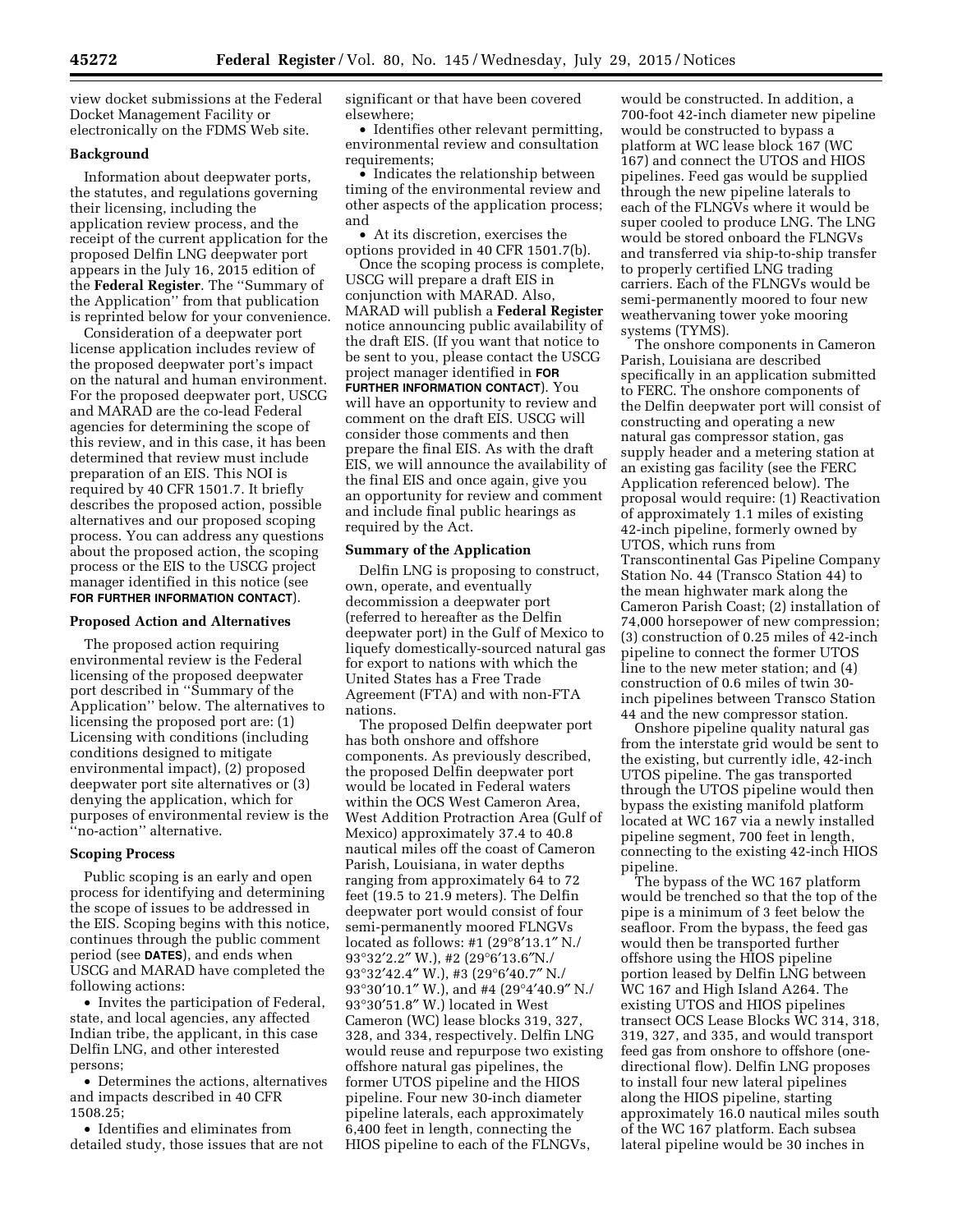diameter and approximately 6,400 feet in length, extending from the HIOS pipeline to the Delfin deepwater port. The maximum allowable operating pressure of the pipeline system (UTOS, bypass, HIOS and laterals) would be 1,250 pounds per square inch gauge (psig).

The FLNGVs would receive pipeline quality natural gas via the laterals and TYMS where it would be cooled sufficiently to completely condense the gas and produce LNG. The produced LNG would be stored in International Maritime Organization (IMO) type B, prismatic, independent LNG storage tanks aboard each of the FLNGVs. Each vessel would have a total LNG storage capacity of  $165,000$  cubic meters  $(m<sup>3</sup>)$ .

An offloading mooring system would be provided on each FLNGV to moor an LNG trading carrier side-by-side for cargo transfer of LNG through loading arms or cryogenic hoses using ship-toship transfer procedures. LNG carriers would be moored with pilot and tug assist. The FLNGVs would be equipped with fenders and quick-release hooks to facilitate mooring operations. The offloading system would be capable of accommodating standard LNG trading carriers with nominal cargo capacities up to 170,000 m3. Delfin LNG estimates that the typical LNG cargo transfer operation would be carried out within 24 hours, including LNG trading carrier berthing, cargo transfer and sail-away. Approximately 31 LNG trading carriers are expected to visit each of the four FLNGVs per year for a total of up to 124 cargo transfer operations per year. Each LNG trading carrier would be assisted by up to three tugs during approach and mooring and up to two tugs while departing the Delfin deepwater port.

The FLNGVs would be self-propelled vessels and have the ability to disconnect from the TYMS and set sail to avoid hurricanes or to facilitate required inspections, maintenance and repairs.

In the nominal design case, each of the four FLNGVs would process approximately 330 million standard cubic feet per day (MMscfd), which would total 1.32 billion standard cubic feet per day (Bscf/d) of input feed gas for all four of the FLNGVs. Based on an estimated availability of 92 percent and allowance for consumption of feed gas during the liquefaction process, each FLNGV would produce approximately 97.5 billion standard cubic feet per year (Bscf/y) of gas (or approximately 2.0 million metric tonnes per annum [MMtpa]) for export in the form of LNG. Together, the four FLNGVs are designed to have the capability to export 390.1

Bscf/y of gas (or approximately 8.0 MMtpa) in the form of LNG.

As detailed engineering and equipment specification advances during the design process and operating efficiencies are gained postcommissioning, the liquefaction process could perform better than this nominal design case. It is therefore anticipated that LNG output, based on the high-side design case of 375 MMscfd of input feed gas, would be as much as approximately 110.8 Bscf/y of gas (or approximately 2.3 MMtpa) for each FLNGV. Taken together, the four FLNGVs would be capable of exporting the equivalent of 443.3 Bscf/y of natural gas in the form of LNG. Therefore, Delfin LNG is requesting authorization to construct and operate facilities capable of exporting up to 443.3 Bscf/y of natural gas in the form of LNG (which equates to approximately 9.2 MMtpa).

The proposed Delfin deepwater port would take a modular implementation approach to allow for early market entry and accommodate market shifts. Offshore construction activities are proposed to begin at the end of first quarter of 2018 and would be completed in four stages, with each stage corresponding to the commissioning and operation of an FLNGV. The anticipated commissioning of FLNGV 1 is the third quarter of 2019 with startup of commercial operation of FLNGV 1 by the end of 2019. It is anticipated that FLNGVs 2 through 4 would be commissioned 12 months apart. Following this schedule and barring unforeseen events, the Delfin deepwater port would be completed and all four FLNGVs would be fully operational by the summer of 2022.

#### **FERC Application**

The onshore component and nearshore pipeline component of the proposed Delfin deepwater port falls under the jurisdiction of and is processed under a separate authorization by FERC. On May 8, 2015, Delfin LNG filed an application with FERC to construct and operate the onshore/nearshore components of the proposed deepwater port. This application was noticed on FERC's Docket: No. CP15–490–000 on May 20, 2015, and in the **Federal Register** Vol. 80, No. 101/Wednesday, May 27, 2015/ Notices. The following is an excerpt from FERC's **Federal Register** Notice:

Take notice that on May 8, 2015 Delfin LNG LLC (Delfin LNG), 1100 Louisiana Street, Houston, Texas 77002, filed in Docket No. CP15–490–000, an Application pursuant to section 7(c) of the Commission's Regulations under the Natural Gas Act and Parts 157 of the Federal Energy Regulatory

Commission's (Commission) regulations requesting authorization to (1) reactivate approximately 1.1 miles of existing 42-inch pipeline formerly owned by U–T Offshore System (UTOS), which runs from Transcontinental Gas Pipeline Company Station No. 44 (Transco Station 44) to the mean highwater mark along the Cameron Parish Coast; (2) install 74,000 horsepower of new compression; (3) construct 0.25 miles of 42-inch pipeline to connect the former UTOS line to the new meter station; and (4) construct 0.6 miles of twin 30-inch pipelines between Transco Station 44 and the new compressor station in Cameron Parrish, Louisiana that comprise the onshore portion of Delfin LNG's proposed deepwater port (DWP), an offshore liquefied natural gas facility located off the coast of Louisiana in the Gulf of Mexico, all as more fully set forth in the application, which is on file with the Commission and open to public inspection. Additionally, Delfin LNG requests a blanket construction certificate under Part 17, Subpart F of the Commission's regulations. This filing may be viewed on the Web at *<http://www.ferc.gov>*using the ''eLibrary'' link. Enter the docket number (excluding the last three digits) in the docket number field to access the document. For assistance, please contact FERC at *[FERCOnlineSupport@](mailto:FERCOnlineSupport@ferc.gov) [ferc.gov](mailto:FERCOnlineSupport@ferc.gov)* or call toll-free (866) 208–3676 or TYY, (202) 502–8659.

It is important to note that the onshore facilities will connect with the offshore deepwater port facilities which are subject to the jurisdiction of MARAD and USCG. As previously discussed, Delfin LNG proposes to lease a segment of pipeline from HIOS that extends from the terminus of the UTOS pipeline offshore. Delfin LNG states in its application that HIOS will submit a separate application with FERC seeking authorization to abandon by lease its facilities to Delfin LNG. Because the review of the deepwater port proposal is the jurisdiction of MARAD and USCG, FERC has acknowledged receipt of the Delfin LNG application, provided under Docket No. CP15–490–000 on May 8, 2015; however, FERC will not begin processing the Delfin LNG application until such time that HIOS submits an abandonment application to FERC for review and processing. Accordingly, although the USCG and MARAD will commence review and processing of the Delfin deepwater port license application, upon the publication of this Notice of Intent, MARAD and USCG will not publish the draft EIS until FERC has received an application for abandonment of the HIOS pipeline and has begun to process Delfin's application for the construction and operation of the onshore components of the proposed deepwater port.

#### **Privacy Act**

The electronic form of all comments received into the FDMS can be searched